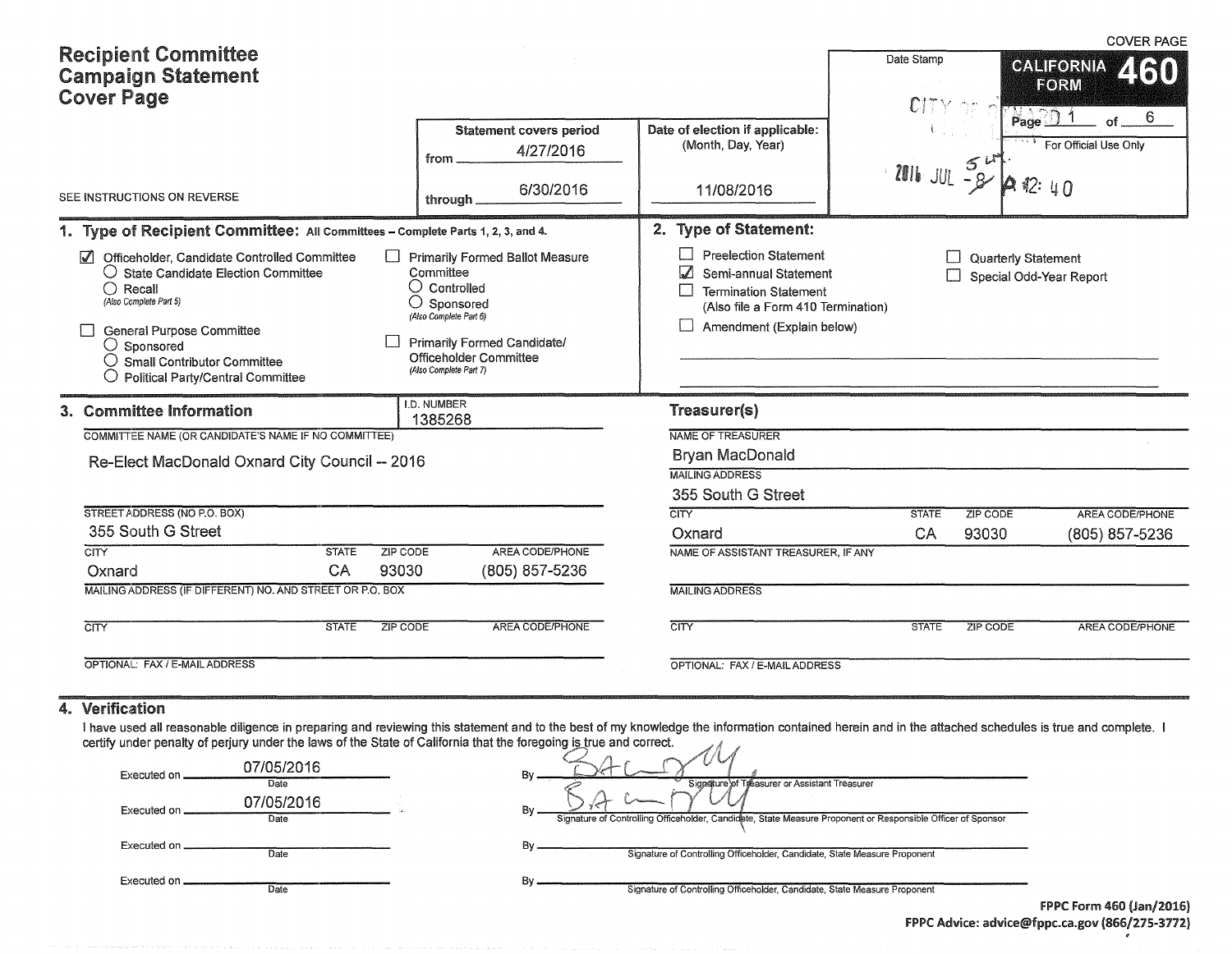## Recipient Committee Campaign Statement Cover Page - Part 2

#### 5. Officeholder or Candidate Controlled Committee

## NAME OF OFFICEHOLDER OR CANDIDATE

Oxnard City Council OFFICE SOUGHT OR HELD (INCLUDE LOCATION AND DISTRICT NUMBER IF APPLICABLE) Councilman RESIDENTIAUBUSINESSADDRESS (NO. AND STREET) CITY STATE ZIP 300 West Third Street Oxnard CA 93030

Related Committees Not Included in this Statement: List any committees not included in this statement that are controlled by you or are primarily formed to receive contributions or make expenditures on behalf of your candidacy.

| <b>COMMITTEE NAME</b>    |                              |                 | I.D. NUMBER |                       |  |
|--------------------------|------------------------------|-----------------|-------------|-----------------------|--|
|                          |                              |                 |             |                       |  |
|                          |                              |                 |             |                       |  |
|                          |                              |                 |             |                       |  |
| <b>NAME OF TREASURER</b> |                              |                 |             | CONTROLLED COMMITTEE? |  |
|                          |                              |                 | YES<br>-1   | NO.                   |  |
| <b>COMMITTEE ADDRESS</b> | STREET ADDRESS (NO P.O. BOX) |                 |             |                       |  |
|                          |                              |                 |             |                       |  |
| <b>CITY</b>              | <b>STATE</b>                 | <b>ZIP CODE</b> |             | AREA CODE/PHONE       |  |
|                          |                              |                 |             |                       |  |
|                          |                              |                 |             |                       |  |
| <b>COMMITTEE NAME</b>    |                              |                 | I.D. NUMBER |                       |  |
|                          |                              |                 |             |                       |  |
|                          |                              |                 |             |                       |  |
| <b>NAME OF TREASURER</b> |                              |                 |             | CONTROLLED COMMITTEE? |  |
|                          |                              |                 |             |                       |  |
|                          |                              |                 | <b>YES</b>  | <b>NO</b>             |  |
| <b>COMMITTEE ADDRESS</b> | STREET ADDRESS (NO P.O. BOX) |                 |             |                       |  |
|                          |                              |                 |             |                       |  |
|                          |                              |                 |             |                       |  |
| <b>CITY</b>              | <b>STATE</b>                 | ZIP CODE        |             | AREA CODE/PHONE       |  |

## 6. Primarily Formed Ballot Measure Committee

NAME OF BALLOT MEASURE

| <b>OPPOSE</b> | <b>BALLOT NO. OR LETTER</b> | <b>JURISDICTION</b> | <b>SUPPORT</b> |
|---------------|-----------------------------|---------------------|----------------|
|---------------|-----------------------------|---------------------|----------------|

Identify the controlling officeholder, candidate, or state measure proponent, if any.

NAME OF OFFICEHOLDER, CANDIDATE, OR PROPONENT

| 1001010101010101010101<br>OFFICE SOUGHT OR HELD | da da babarra da a agusta a agus no como como como como<br>I DISTRICT NO. IF ANY |
|-------------------------------------------------|----------------------------------------------------------------------------------|
|                                                 |                                                                                  |
|                                                 |                                                                                  |

7. Primarily Formed Candidate/Officeholder Committee List names of officeholder(s) or candidate(s) for which this committee is primarily formed.

| NAME OF OFFICEHOLDER OR CANDIDATE | OFFICE SOUGHT OR HELD | <b>SUPPORT</b><br>OPPOSE |
|-----------------------------------|-----------------------|--------------------------|
| NAME OF OFFICEHOLDER OR CANDIDATE | OFFICE SOUGHT OR HELD | <b>SUPPORT</b><br>OPPOSE |
| NAME OF OFFICEHOLDER OR CANDIDATE | OFFICE SOUGHT OR HELD | <b>SUPPORT</b><br>OPPOSE |
| NAME OF OFFICEHOLDER OR CANDIDATE | OFFICE SOUGHT OR HELD | <b>SUPPORT</b><br>OPPOSE |

Attach continuation sheets if necessary

#### FPPC Form 460 {Jan/2016) FPPC Advice: advice@fppc.ca.gov (866/275-3772) www.fppc.ca.gov

COVER PAGE - PART 2

 $\frac{2}{1}$  of  $\frac{2}{1}$ 

**CALIFORNIA** FORM

Page \_\_

6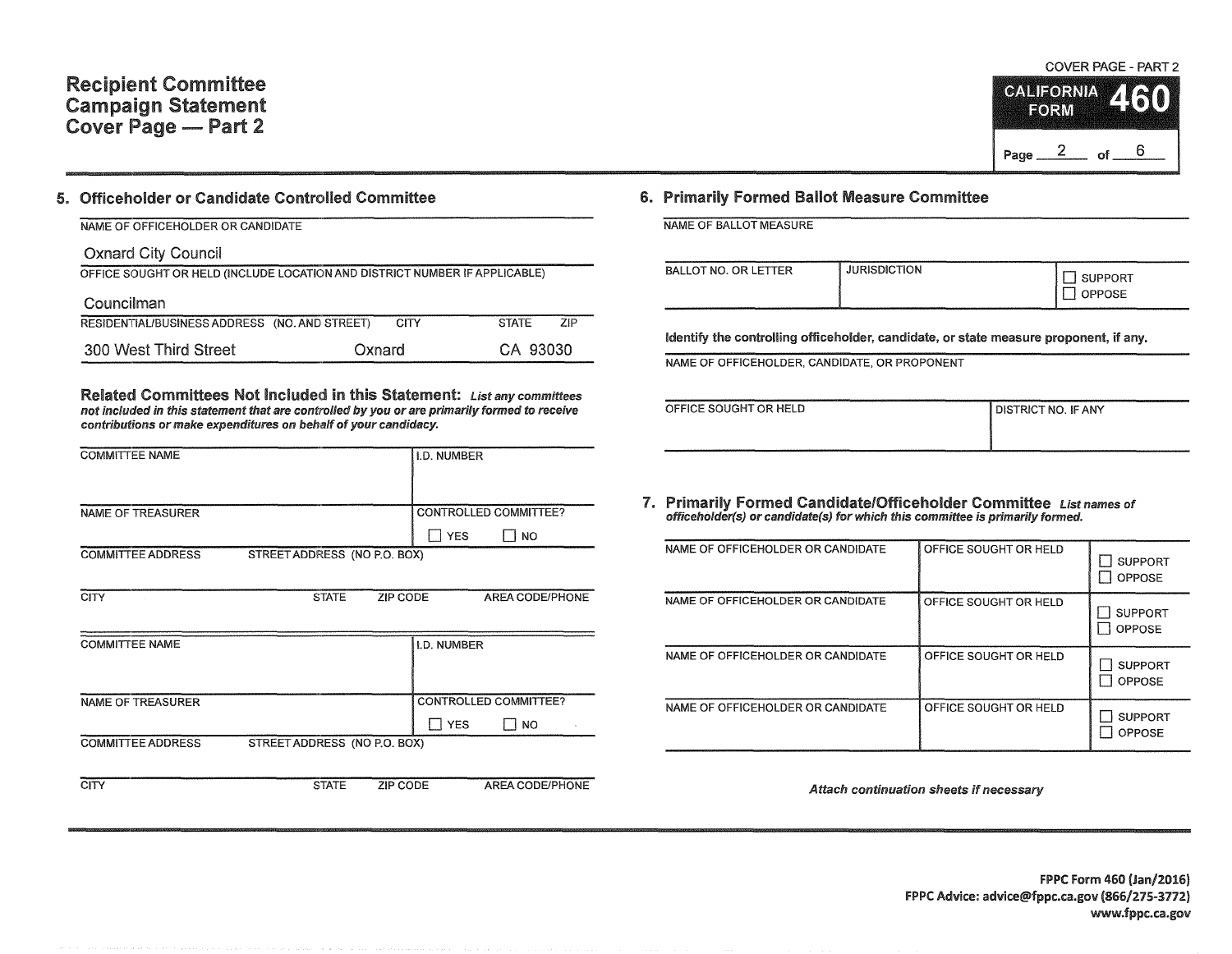| <b>Campaign Disclosure Statement</b>                      | Amounts may be rounded                                            |                 |                                                              |          |                                             | <b>SUMMARY PAGE</b>                                                                                                                                                                                                                                                                                                 |  |  |  |
|-----------------------------------------------------------|-------------------------------------------------------------------|-----------------|--------------------------------------------------------------|----------|---------------------------------------------|---------------------------------------------------------------------------------------------------------------------------------------------------------------------------------------------------------------------------------------------------------------------------------------------------------------------|--|--|--|
| <b>Summary Page</b>                                       | to whole dollars.                                                 |                 |                                                              | from.    | <b>Statement covers period</b><br>4/27/2016 | <b>CALIFORNIA</b><br>460<br>FORM                                                                                                                                                                                                                                                                                    |  |  |  |
|                                                           |                                                                   |                 |                                                              | through. | 6/30/2016                                   | Page $\frac{3}{\sqrt{6}}$ of 6                                                                                                                                                                                                                                                                                      |  |  |  |
| SEE INSTRUCTIONS ON REVERSE<br><b>NAME OF FILER</b>       |                                                                   |                 |                                                              |          |                                             | I.D. NUMBER                                                                                                                                                                                                                                                                                                         |  |  |  |
| Re-Elect MacDonald Oxnard City Council - 2016             |                                                                   |                 |                                                              |          |                                             | 1385268                                                                                                                                                                                                                                                                                                             |  |  |  |
| <b>Contributions Received</b>                             | Column A<br><b>TOTAL THIS PERIOD</b><br>(FROM ATTACHED SCHEDULES) |                 | Column B<br>CALENDAR YEAR<br>TOTAL TO DATE                   |          |                                             | <b>Calendar Year Summary for Candidates</b><br>Running in Both the State Primary and                                                                                                                                                                                                                                |  |  |  |
|                                                           |                                                                   | 650             |                                                              | 650      | <b>General Elections</b>                    |                                                                                                                                                                                                                                                                                                                     |  |  |  |
|                                                           |                                                                   | 0 <sup>0</sup>  |                                                              | 00       |                                             | 1/1 through 6/30<br>7/1 to Date                                                                                                                                                                                                                                                                                     |  |  |  |
|                                                           |                                                                   | 650             |                                                              | 00       | 20. Contributions                           |                                                                                                                                                                                                                                                                                                                     |  |  |  |
|                                                           |                                                                   | 366             |                                                              | 366      | Received                                    |                                                                                                                                                                                                                                                                                                                     |  |  |  |
|                                                           |                                                                   | 1016            |                                                              | 1016     | 21. Expenditures<br>Made                    | $\frac{1}{2}$ $\frac{1}{2}$ $\frac{1}{2}$ $\frac{1}{2}$ $\frac{1}{2}$ $\frac{1}{2}$ $\frac{1}{2}$ $\frac{1}{2}$ $\frac{1}{2}$ $\frac{1}{2}$ $\frac{1}{2}$ $\frac{1}{2}$ $\frac{1}{2}$ $\frac{1}{2}$ $\frac{1}{2}$ $\frac{1}{2}$ $\frac{1}{2}$ $\frac{1}{2}$ $\frac{1}{2}$ $\frac{1}{2}$ $\frac{1}{2}$ $\frac{1}{2}$ |  |  |  |
|                                                           |                                                                   |                 |                                                              |          |                                             |                                                                                                                                                                                                                                                                                                                     |  |  |  |
| <b>Expenditures Made</b>                                  |                                                                   |                 |                                                              |          | <b>Expenditure Limit Summary for State</b>  |                                                                                                                                                                                                                                                                                                                     |  |  |  |
|                                                           |                                                                   | 20              | $\sim$                                                       | 20       | <b>Candidates</b>                           |                                                                                                                                                                                                                                                                                                                     |  |  |  |
|                                                           |                                                                   | 00              |                                                              | 00       |                                             |                                                                                                                                                                                                                                                                                                                     |  |  |  |
|                                                           |                                                                   | 20              |                                                              | 00       |                                             | 22. Cumulative Expenditures Made*<br>(If Subject to Voluntary Expenditure Limit)                                                                                                                                                                                                                                    |  |  |  |
|                                                           |                                                                   | 00              |                                                              | 00       | Date of Election                            | <b>Total to Date</b>                                                                                                                                                                                                                                                                                                |  |  |  |
|                                                           |                                                                   | 00 <sub>o</sub> |                                                              | 00       | (mm/dd/yy)                                  |                                                                                                                                                                                                                                                                                                                     |  |  |  |
|                                                           |                                                                   | 20              | \$                                                           | 20       |                                             |                                                                                                                                                                                                                                                                                                                     |  |  |  |
| <b>Current Cash Statement</b>                             |                                                                   |                 |                                                              |          |                                             |                                                                                                                                                                                                                                                                                                                     |  |  |  |
|                                                           |                                                                   | 00              |                                                              |          |                                             |                                                                                                                                                                                                                                                                                                                     |  |  |  |
|                                                           |                                                                   | 650             | To calculate Column B.<br>add amounts in Column              |          |                                             |                                                                                                                                                                                                                                                                                                                     |  |  |  |
|                                                           |                                                                   | 00 <sup>1</sup> | A to the corresponding                                       |          |                                             | *Amounts in this section may be different from amounts                                                                                                                                                                                                                                                              |  |  |  |
|                                                           |                                                                   | 20              | amounts from Column B<br>of your last report. Some           |          | reported in Column B.                       |                                                                                                                                                                                                                                                                                                                     |  |  |  |
|                                                           |                                                                   | 630             | amounts in Column A may<br>be negative figures that          |          |                                             |                                                                                                                                                                                                                                                                                                                     |  |  |  |
| If this is a termination statement, Line 16 must be zero. |                                                                   |                 | should be subtracted from<br>previous period amounts. If     |          |                                             |                                                                                                                                                                                                                                                                                                                     |  |  |  |
|                                                           |                                                                   |                 | this is the first report being                               |          |                                             |                                                                                                                                                                                                                                                                                                                     |  |  |  |
|                                                           | S                                                                 | 00              | filed for this calendar year,<br>only carry over the amounts |          |                                             |                                                                                                                                                                                                                                                                                                                     |  |  |  |
| <b>Cash Equivalents and Outstanding Debts</b>             |                                                                   |                 | from Lines 2, 7, and 9 (if<br>any).                          |          |                                             |                                                                                                                                                                                                                                                                                                                     |  |  |  |
|                                                           | - 5                                                               | 00              |                                                              |          |                                             |                                                                                                                                                                                                                                                                                                                     |  |  |  |
|                                                           |                                                                   | 00              |                                                              |          |                                             | <b>FPPC Form 460 (Jan/2016)</b>                                                                                                                                                                                                                                                                                     |  |  |  |
|                                                           |                                                                   |                 |                                                              |          |                                             | FPPC Advice: advice@fppc.ca.gov (866/275-3772)                                                                                                                                                                                                                                                                      |  |  |  |

| www.fppc.ca.gov |  |
|-----------------|--|
|-----------------|--|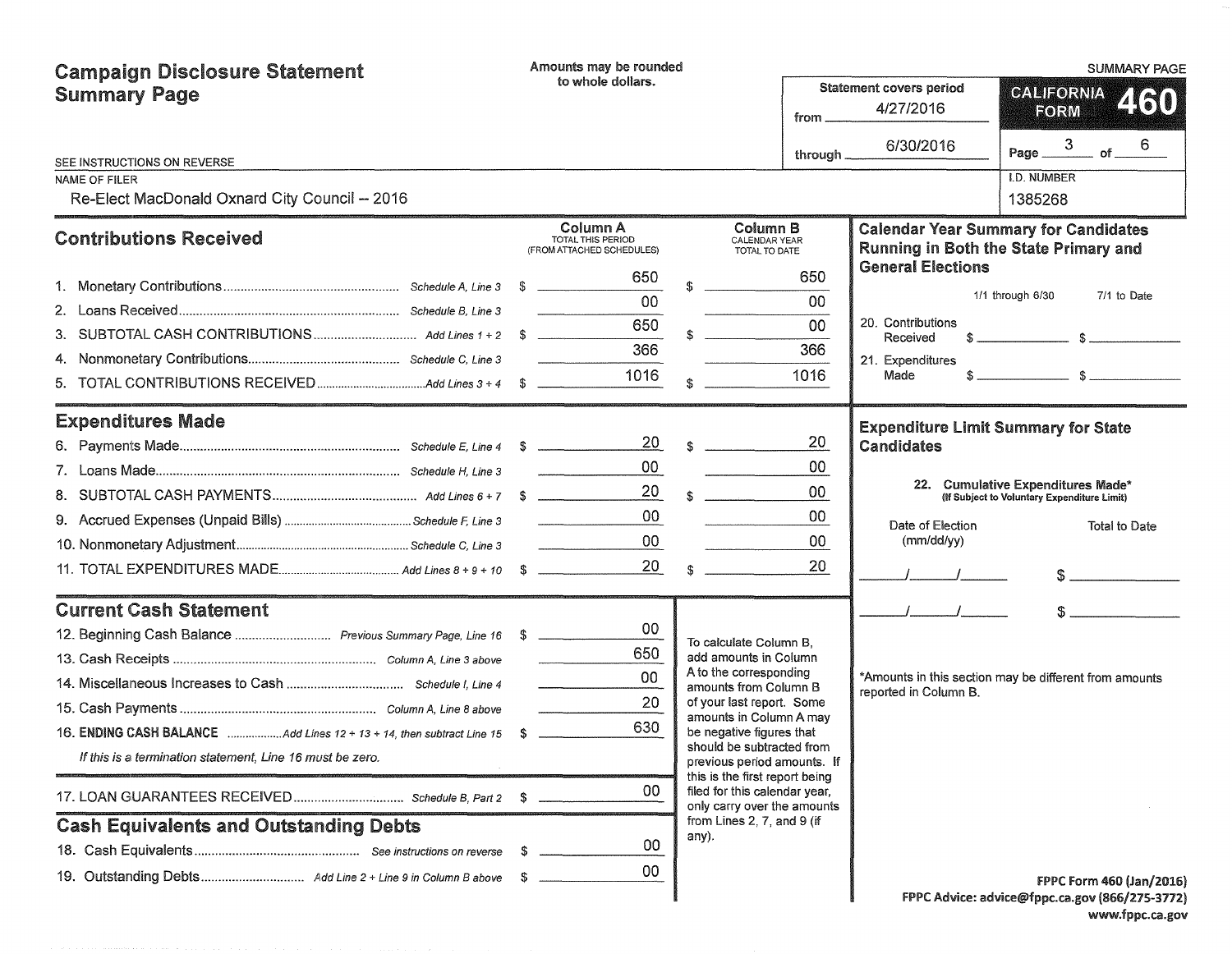# Schedule A Monetary Contributions Received

Amounts may be rounded

| OUIRUUR A                      | <b>Monetary Contributions Received</b>                                                                                                            |                                                                          | to whole dollars.                                                                                   | <b>Statement covers period</b><br>from .               | 4/27/2016<br>6/30/2016                                                  |                              | OUIILUULE M<br>460<br><b>CALIFORNIA</b><br>FORM                          |
|--------------------------------|---------------------------------------------------------------------------------------------------------------------------------------------------|--------------------------------------------------------------------------|-----------------------------------------------------------------------------------------------------|--------------------------------------------------------|-------------------------------------------------------------------------|------------------------------|--------------------------------------------------------------------------|
| SEE INSTRUCTIONS ON REVERSE    |                                                                                                                                                   |                                                                          |                                                                                                     | through.                                               |                                                                         | Page                         | . of $\rule{1em}{0.05mm}$                                                |
| <b>NAME OF FILER</b>           | Re-Elect MacDonald Oxnard City Council -- 2016                                                                                                    |                                                                          |                                                                                                     |                                                        |                                                                         | I.D. NUMBER<br>1385268       |                                                                          |
| <b>DATE</b><br><b>RECEIVED</b> | FULL NAME, STREET ADDRESS AND ZIP CODE OF CONTRIBUTOR<br>(IF COMMITTEE, ALSO ENTER I.D. NUMBER)                                                   | <b>CONTRIBUTOR</b><br>$CODE *$                                           | IF AN INDIVIDUAL, ENTER<br>OCCUPATION AND EMPLOYER<br>(IF SELF-EMPLOYED, ENTER NAME<br>OF BUSINESS) | <b>AMOUNT</b><br><b>RECEIVED THIS</b><br><b>PERIOD</b> | <b>CUMULATIVE TO DATE</b><br><b>CALENDAR YEAR</b><br>(JAN. 1 - DEC. 31) |                              | PER ELECTION<br>TO DATE<br>(IF REQUIRED)                                 |
| 04/27/2016                     | Bryan MacDonald<br>355 South G Street<br>Oxnard, CA 93030                                                                                         | <b>ZIND</b><br>$\Box$ COM<br>$\Box$ OTH<br>$\Box$ PTY<br>$\square$ scc   | Retired                                                                                             | \$200                                                  |                                                                         | \$200                        |                                                                          |
| 06/23/2016                     | Mary Anne Rooney<br>531 Kentwood Drive<br>Oxnard, CA 93030                                                                                        | √ IND<br>$\Box$ COM<br>$\Box$ OTH<br>$\Box$ PTY<br>$\Box$ scc            | Self Employed<br><b>Rooney Business Svcs</b>                                                        | \$250                                                  |                                                                         | \$250                        |                                                                          |
| 06/26/2016                     | Donald Jensen<br>1672 Donlon Street<br>Ventura, CA 930003                                                                                         | <b>ZIND</b><br>$\square$ COM<br>□отн<br>$\Box$ PTY<br>$\square$ scc      | CEO<br>Jensen Design & Survey                                                                       | \$200                                                  |                                                                         | \$200                        |                                                                          |
|                                |                                                                                                                                                   | $\square$ IND<br>$\Box$ COM<br>$\Box$ OTH<br>$\Box$ PTY<br>$\square$ scc |                                                                                                     |                                                        |                                                                         |                              |                                                                          |
|                                |                                                                                                                                                   | $\square$ IND<br>$\Box$ COM<br>$\Box$ OTH<br>$\Box$ PTY<br>$\Box$ scc    |                                                                                                     |                                                        |                                                                         |                              |                                                                          |
|                                |                                                                                                                                                   |                                                                          | <b>SUBTOTAL \$</b>                                                                                  | \$650                                                  |                                                                         |                              |                                                                          |
|                                | <b>Schedule A Summary</b><br>1. Amount received this period – itemized monetary contributions.                                                    | 650                                                                      |                                                                                                     | *Contributor Codes<br>IND - Individual                 | <b>COM</b> - Recipient Committee<br>(other than PTY or SCC)             |                              |                                                                          |
|                                | 2. Amount received this period – unitemized monetary contributions of less than \$100 \$<br>3. Total monetary contributions received this period. |                                                                          |                                                                                                     | 00                                                     |                                                                         | <b>PTY</b> - Political Party | OTH - Other (e.g., business entity)<br>SCC - Small Contributor Committee |
|                                | (Add Lines 1 and 2. Enter here and on the Summary Page, Column A, Line 1.)TOTAL \$                                                                |                                                                          |                                                                                                     | 650                                                    |                                                                         |                              | $FDRC$ $F_{num}$ $ACQ$ $(L_{num}$ $DQ$ $C$                               |

f PPC form 460 (Jan/2016) FPPC Advice: advice@fppc.ca.gov (866/275-3772) www.fppc.ca.gov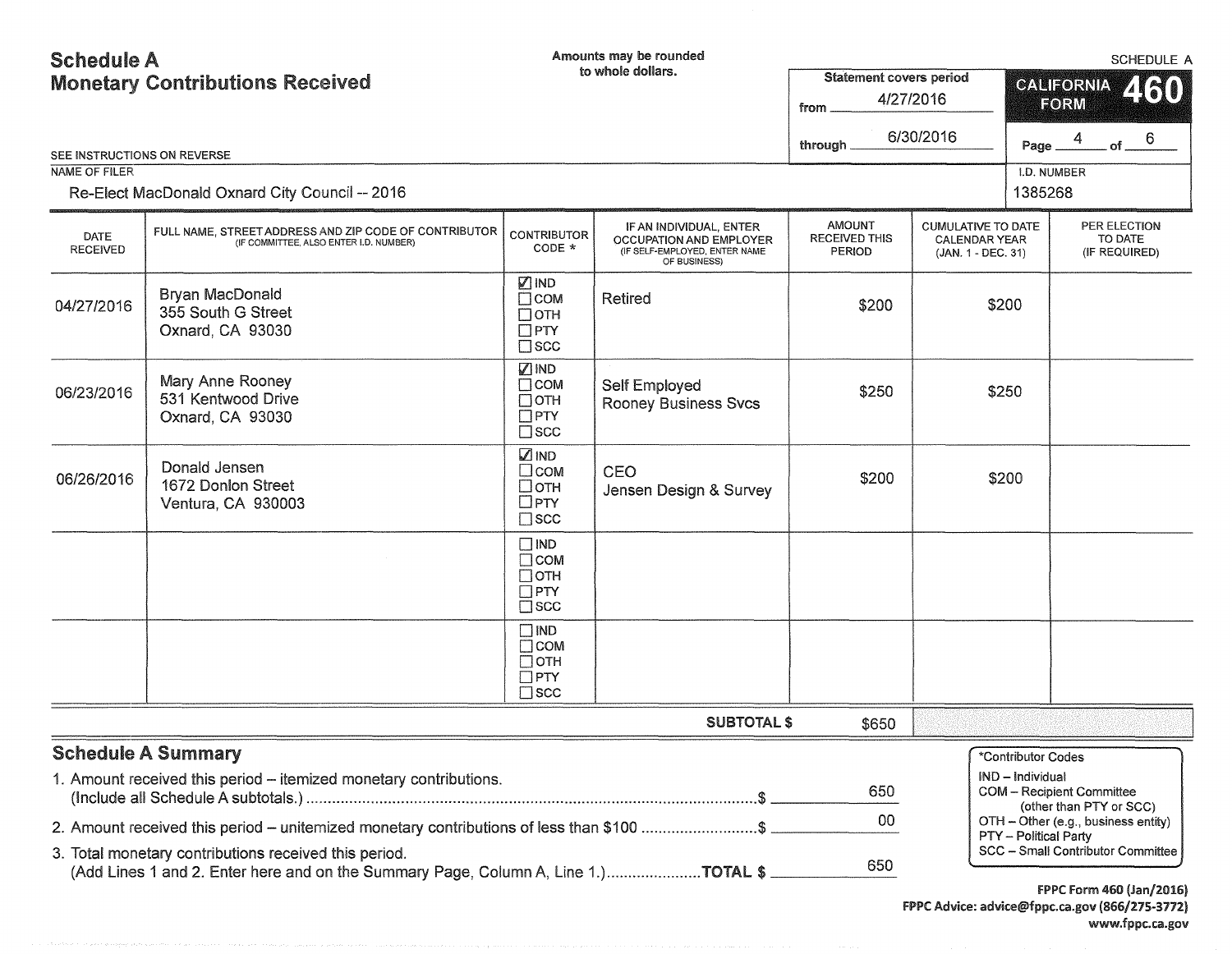| <b>Schedule C</b>              | <b>Nonmonetary Contributions Received</b>                                                          |                                                                        | Amounts may be rounded<br>to whole dollars.                                                         |                                                   | from    | <b>Statement covers period</b><br>4/27/2016 | CALIFORNIA<br><b>FORM</b>                                                       | <b>SCHEDULE C</b><br>460                                    |
|--------------------------------|----------------------------------------------------------------------------------------------------|------------------------------------------------------------------------|-----------------------------------------------------------------------------------------------------|---------------------------------------------------|---------|---------------------------------------------|---------------------------------------------------------------------------------|-------------------------------------------------------------|
| <b>NAME OF FILER</b>           | SEE INSTRUCTIONS ON REVERSE<br>Re-Elect MacDonald Oxnard City Council -- 2016                      |                                                                        |                                                                                                     |                                                   | through | 6/30/2016                                   | I.D. NUMBER<br>1385268                                                          | Page $5$ of $6$                                             |
| <b>DATE</b><br><b>RECEIVED</b> | FULL NAME, STREET ADDRESS AND<br>ZIP CODE OF CONTRIBUTOR<br>(IF COMMITTEE, ALSO ENTER I.D. NUMBER) | <b>CONTRIBUTOR</b><br>$CODE *$                                         | IF AN INDIVIDUAL, ENTER<br>OCCUPATION AND EMPLOYER<br>(IF SELF-EMPLOYED, ENTER<br>NAME OF BUSINESS) | <b>DESCRIPTION OF</b><br><b>GOODS OR SERVICES</b> |         | AMOUNT/<br><b>FAIR MARKET</b><br>VALUE      | <b>CUMULATIVE TO</b><br><b>DATE</b><br><b>CALENDAR YEAR</b><br>(JAN 1 - DEC 31) | PER ELECTION<br>TO DATE<br>(IF REQUIRED)                    |
| 5/31/2016                      | <b>Bryan MacDonald</b><br>355 South G Street<br>Oxnard, CA 93030                                   | <b>ZIND</b><br>$\Box$ COM<br>$\Box$ OTH<br>$\Box$ PTY<br>$\square$ scc | Retired                                                                                             | Campaign<br>Contribution<br><b>Envelopes</b>      |         | \$366                                       | \$366                                                                           |                                                             |
|                                |                                                                                                    | $\Box$ IND<br>$\Box$ COM<br>$\Box$ OTH<br>$\Box$ PTY<br>$\square$ scc  |                                                                                                     |                                                   |         |                                             |                                                                                 |                                                             |
|                                |                                                                                                    | $\Box$ IND<br>$\Box$ COM<br>$\Box$ OTH<br>$\Box$ PTY<br>$\square$ scc  |                                                                                                     |                                                   |         |                                             |                                                                                 |                                                             |
|                                |                                                                                                    | $\Box$ IND<br>$\Box$ COM<br>$\Box$ OTH<br>$\Box$ PTY<br>$\square$ scc  |                                                                                                     |                                                   |         |                                             |                                                                                 |                                                             |
|                                | Attach additional information on appropriately labeled continuation sheets.                        |                                                                        |                                                                                                     | <b>SUBTOTAL \$</b>                                |         | \$366                                       |                                                                                 |                                                             |
|                                | <b>Schedule C Summary</b><br>1. Amount received this period - itemized nonmonetary contributions.  |                                                                        |                                                                                                     |                                                   |         | 366                                         | *Contributor Codes<br>IND - Individual                                          | <b>COM</b> - Recipient Committee<br>(other than PTY or SCC) |

2. Amount received this period - unitemized nonmonetary contributions of iess than \$100 .................................. \$ 366 3. Total nonmonetary contributions received this period.<br>
(Add Lines 1 and 2 Enter here and on the Summary Page Column A Lines 4 and 10) **TOTAL \$** 366 366 366 366 366 366

(Add Lines 1 and 2. Enter here and on the Summary Page, Column A, Lines 4 and 10.) ........................... TOTAL  $$$ 

**FPPC Form 460 (Jan/2016)** FPPC Advice: advice@fppc.ca.gov (866/275-3772) www.fppc.ca.gov

PTY - Political Party

 $OTH - O$  ther (e.g., business entity)